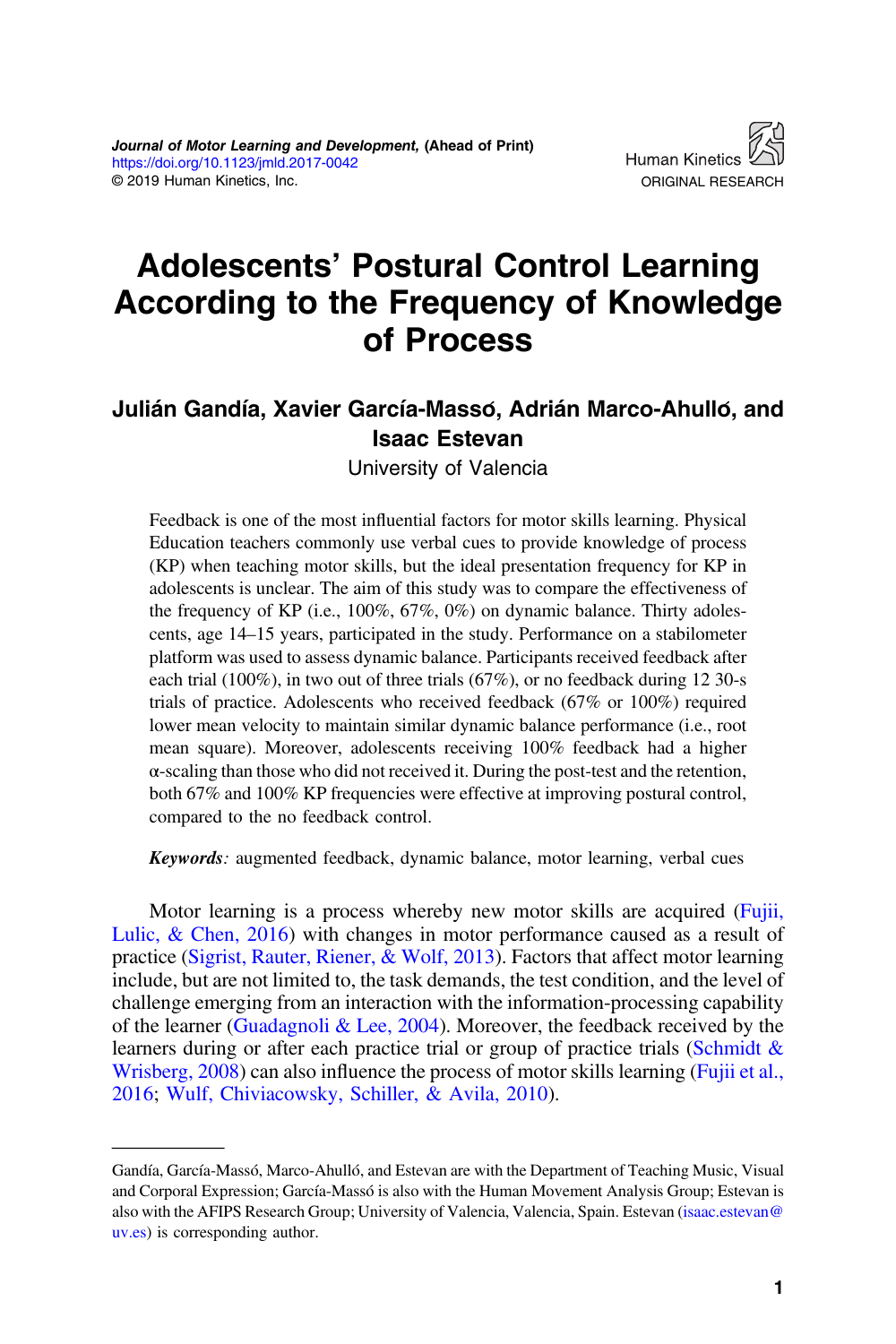Feedback can be classified according to the instant at which it is provided: concurrent and terminal feedback are reported during or after motor task execution, respectively [\(Sigrist et al., 2013\)](#page-9-0). Terminal feedback facilitates learning as soon as the learner is able to associate this reported feedback with the prior performance [\(Sülzenbrück & Heuer, 2011](#page-9-0)). Both concurrent and terminal feedback can be reported according to the observed source of the information: intrinsic or augmented feedback. On the one hand, intrinsic feedback refers to intrinsic sensory information resulting from movement including vision or proprioception from limbs [\(Fujii et al., 2016](#page-8-0)). On the other hand, augmented feedback, which can be seen as supplemental information to intrinsic feedback, is an external source of information given to the learner to emphasize certain aspects of the movement that should be monitored ([Schmidt & Lee, 2011\)](#page-9-0). Augmented feedback has been reported to improve motor skill learning effectiveness [\(Sigrist et al., 2013](#page-9-0)) because it facilitates the achievement of the objectives of the skill and motivates learners to continue pursuing to achieve the movement goal [\(Schmidt & Wrisberg, 2008](#page-9-0)). Augmented feedback can be provided via most sensory systems including haptic, audition or vision ([Sigrist et al., 2013\)](#page-9-0). While, augmented feedback is often provided via technical displays such as screens, head-mounted displays, speakers, headphones, robotics vibro-tactile actuators or a combination of them [\(Sigrist et al.,](#page-9-0) [2013](#page-9-0)), it can also be provided verbally (Schmidt & Wrisberg,  $2008$ ). This is especially important for educators such as Physical Education (PE) teachers who provide verbal augmented feedback to influence the students' motor skill learning.

Augmented feedback most frequently transmitted takes on one of two forms: knowledge of results (KR) and knowledge of performance or process (KP) [\(Fujii](#page-8-0) [et al., 2016\)](#page-8-0). On the one hand, KR is known as the information related to the achievement of a movement goal [\(Magill, 2001](#page-8-0)). KR can be useful when students need information to determine the outcome of an action or to motivate learners to continue practicing ([Magill, 2001\)](#page-8-0). On the other hand, KP is related to the characteristics of the specific components of the movement ([Magill, 1998\)](#page-8-0), that is, the nature of the movement pattern that realizes a particular performance outcome [\(Fujii et al., 2016](#page-8-0)). Sharma, Chevidikunnan, Khan, and Gaowgzeh [\(2016](#page-9-0)) found that both KR and KP were effective for enhancing skilled motor learning, however KP leads to a better motor skill acquisition than the provision of KR. Reporting KP verbally can be beneficial when a specific component of a skill that requires complex coordination must be improved or corrected ([Magill, 2001](#page-8-0)). However, the limited evidence available is not sufficient to justify including terminal-augmented feedback in PE curricula [\(Sattelmayer, Elsig, Hil](#page-9-0)fiker & Baer, 2016).

During PE lessons, verbal cues used by PE teachers when teaching motor skills seems to be useful for guiding students to attend to the critical elements of skill execution and highlighting the most common mistakes they may encounter [\(Schmidt & Lee, 2011\)](#page-9-0). Effective verbal cues may reduce the cognitive load necessary to process relevant information from the execution of skills and to focus attention on critical sensory information ([Landin, 1994](#page-8-0)). Effective verbal cues should be characterized as such: 1) reduced to a few concise words or phrases (Perreault  $\&$  French, 2016); 2) accurate, critical to the intended task, limited in number; and 3) adjusted to student's age and skill level [\(Rink, 2006](#page-9-0)). With regard to age, the ability in cognitive processes such as selective attention and the speed of information processing increases as children age ([Ferguson & Bowey, 2005](#page-8-0)).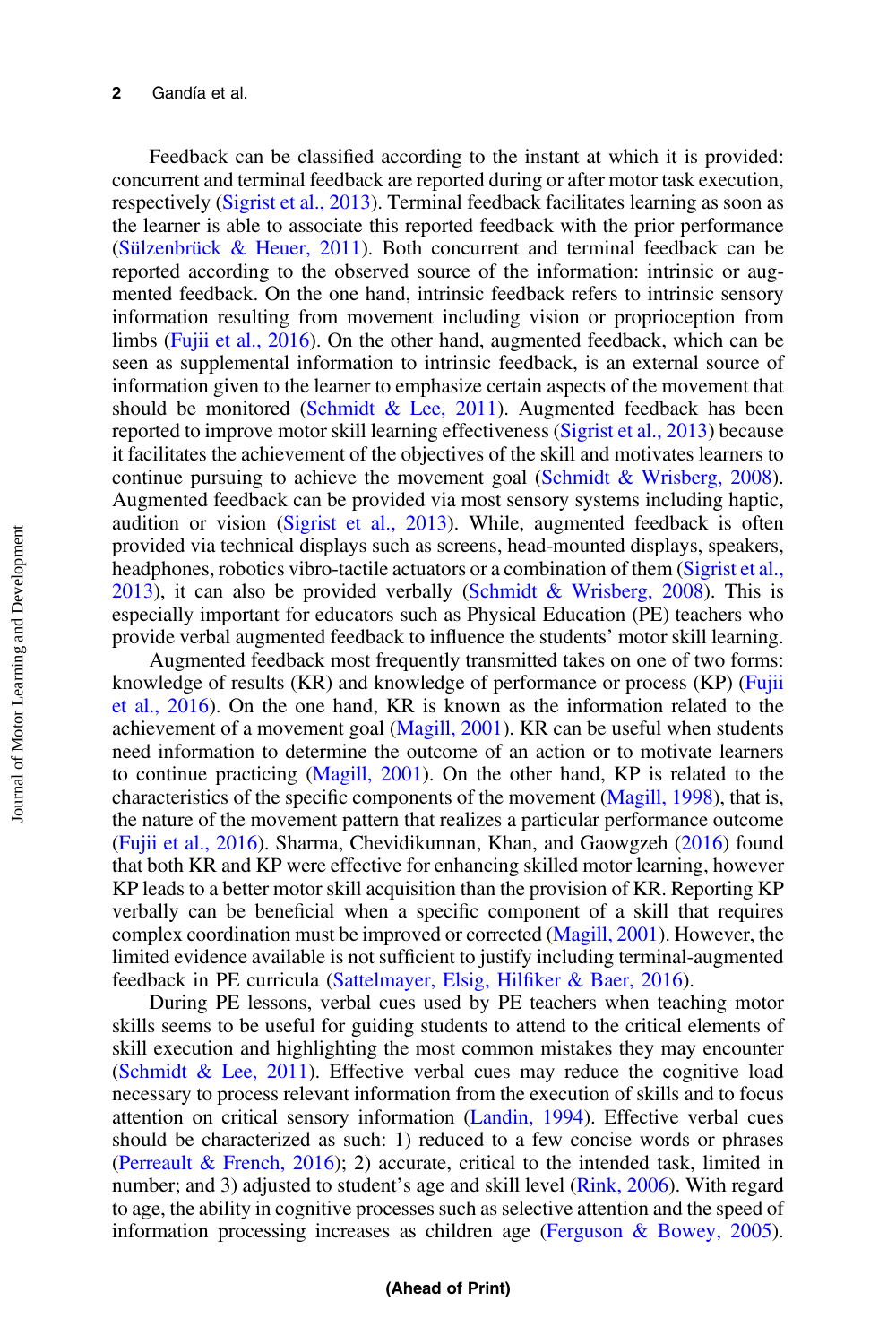Therefore, motor learning principles for adults and children cannot be generalized because differences in cognitive abilities may contribute to differences in motor learning ([Pollock & Lee, 1997](#page-8-0); [Sullivan, Kantak, & Burtner, 2008\)](#page-9-0).

Differences between children, adolescents, and adults is an important consideration when contemplating what might be an optimal feedback frequency that facilitates motor learning in simple or complex motor tasks. Findings from studies conducted with adults addressing the frequency of augmented feedback for facilitating motor learning in simple tasks (Wulf  $\&$  Shea, 2004) are consistent with the guidance hypothesis that postulates an excess of feedback during acquisition is detrimental to the motor skill learning [\(Schmidt, Young, Swinnen, &](#page-9-0) [Shapiro, 1989\)](#page-9-0). The guidance hypothesis assumes it is better to give less frequent augmented feedback because the students can use their own inherent feedback to learn the skill [\(Fujii et al., 2016\)](#page-8-0), allowing them to become relatively independent of the augmented feedback [\(Wulf et al., 2010](#page-9-0)). However, children who received less frequent augmented feedback during the practice of a simple task exhibited lower motor learning than those who received 100% feedback ([Wulf et al., 2010](#page-9-0)). It is possible that when feedback is reported after every practice trial of a simple task, it is more effective than when feedback is progressively reduced ([Sullivan et al., 2008](#page-9-0)). Hence, it seems that to optimize motor learning in simple tasks, in children, it can be effective to provide feedback for every trial. When complex tasks are performed (i.e., those characterized by a high amount of degrees of freedom, conducted in an ecological environment, and featuring a task that cannot be mastered in a single session [[Wulf & Shea, 2002\]](#page-9-0)) by young adults, in contrast with those who received less frequent or no feedback, those who received feedback after every trial exhibited a clear performance improvement [\(Wulf, Shea, & Matschiner, 1998](#page-10-0)). However, there is a lack of research in children and adolescents addressing the frequency of augmented verbal feedback, specifically KP, on motor skills learning during complex tasks. As a result, it is not clear that in relative complex motor tasks (i.e., a task accomplishing one or two of the three characteristics of a complex task) the guidance hypothesis is valid in these individuals.

The aim of this study was to evaluate the effect of different frequencies of verbal-terminal-augmented feedback KP during acquisition and retention on a dynamic balance task in adolescents. Because Sullivan et al. [\(2008](#page-9-0)) found that children's motor learning was greater when they received 100% rather than 62% feedback when learning a simple task, it is hypothesized that, for the relatively complex balance task it would be necessary to provide feedback to adolescents after every trial rather than less frequently ([Wulf et al., 2010\)](#page-9-0).

### Method

#### Study Design

The study was used to determine the effect of different frequencies of verbalterminal-augmented feedback KP on dynamic balance in adolescents. Participants were randomly assigned to one of three equal-sized groups (10 participants) that received 100% feedback, 67% feedback, or no feedback during practice. These different feedback frequencies are consistent with those used in previous studies in the motor learning field involving both children and adults ([Sullivan et al., 2008](#page-9-0);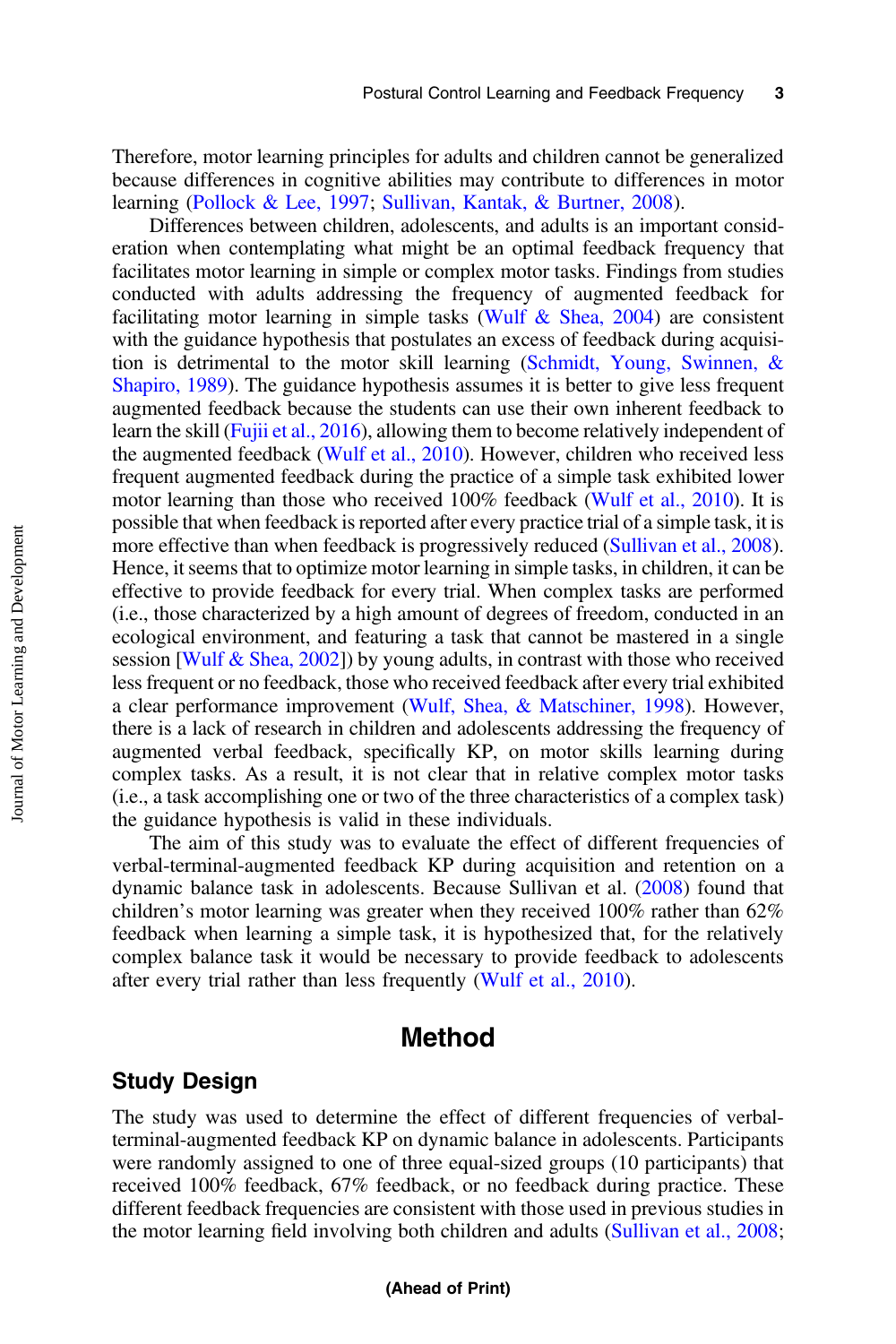[Wishart & Lee, 1997](#page-9-0); [Wulf & Schmidt, 1989\)](#page-9-0). A pre-test, practice, and post-test were performed by all participants. Furthermore, 24 hours after the completion of practice, the subjects performed a retention test. The Institutional Review Board of the University of Valencia approved the study.

## **Participants**

A sample size calculation was performed using the data reported by Wulf, Weigelt, Poulter, and McNevin [\(2003](#page-10-0)) to calculate the effect size (i.e.,  $\omega^2 = 0.21$ ). Using G\*Power 3.1 software (University of Düsseldorf, Düsseldorf, Germany), setting the  $\alpha$ -level at 0.05 and the statistical power at 0.8, the sample size needed per group was 9 participants. Thus, 30 normal-developed adolescents (23 boys and 7 girls) mainly aged 14–15 years participated in the study.

### Procedure

Each participant performed 12 30-s trials on a dynamic balance task. The number of trials was determined as an appropriate number for motor learning in a balance task without introducing fatigue [\(Thomas, Cotten, Spieth, & Abraham, 1975\)](#page-9-0). Verbalterminal-augmented feedback was provided with different frequencies of KP (i.e., 100%, 67%, 0%). Before, after, and 24 hours after the practice, participants performed the pre-test, post-test, and retention, respectively, which consisted of three 30-s trials. A rest period of between 30–60 s was allowed between trials.

**Instruments.** A stabilometer was used that consisted of a wooden platform  $(60 \times 40$  cm) with a central axis that allowed medio-lateral rotations with a maximum possible deviation of the platform to either side of 15 degrees. On top of one, a Wii Balance Board (WBB) was placed to collect the data during the pre-test, practice, post-test, and retention trials. The platform was placed on the ground at a distance of 2 meters from the wall. A target point was located on the wall at the height of each student's eyes. The objective of the test was to maintain balance defined as keeping the platform in a horizontal position for as long as possible during each 30-s trial.

**Protocol.** Prior to participation, the PE teacher provided a verbal description and demonstration of the skill (i.e., dynamic balance task). The participants had to keep the platform as horizontal as possible during every trial. To start each trial, the stabilometer platform had to be in contact with the floor on the dominant side of participants. The position of the bare feet on the WBB was parallel and separated by the same distance as an individual's shoulder width during all the trials. The data collection started 1 s after the receipt of the start signal.

Depending on experimental group assignment, the participants received a predetermined frequency of verbal-terminal-augmented feedback. The 100% feedback group received feedback after each trial, while the 67% feedback group received feedback for two out of every three trials. A non-feedback group  $(0\%)$  was also assigned as the control group. Feedback was provided only during the practice trials. Participants were given verbal-terminal-augmented feedback once they had completed the trial and had left the platform. Five verbal cues were provided to participants based on five items according to norm balance data in children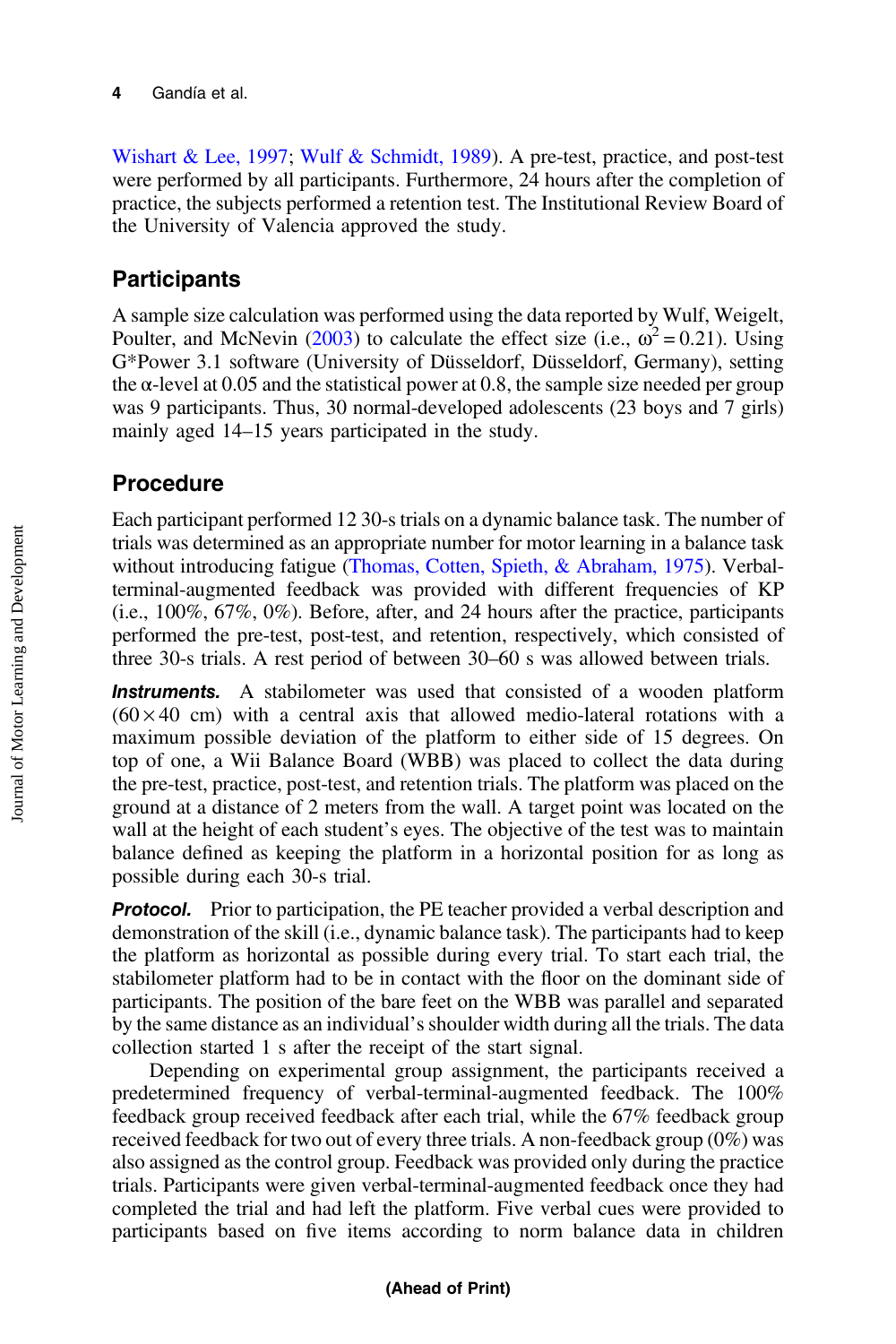[\(Condon & Cremin, 2014;](#page-8-0) Villarrasa-Sapiña et al., 2016) when corresponded: 1) look at the point placed in front at all times (i.e., remember to look at the point in front of you during the whole trial); 2) compensation strategies with the arms and shoulders (i.e., you can use your arms to rebalance yourself by putting them at the height of the shoulders); 3) rebalancing strategies with the hip and knee (i.e., you can use knee and hip flexion-extension to balance your body); 4) pressure-force strategies of both feet (i.e., feel the pressure in your feet and try to avoid sudden movements); 5) attitude and silence (i.e., remember to be quiet and focus on your balance during the trial).

#### Data Analyses

Center of pressure (CoP) displacement signals in the medio-lateral direction were filtered digitally by a Butterworth low-pass filter with a 12 Hz cut-off frequency. Regarding the spatial magnitude of sway, Root Mean Square (RMS) and mean velocity (MV) in medio-lateral direction were calculated using equations proposed previously [\(Prieto, Myklebust, Hoffmann, Lovett, & Myklebust, 1996](#page-9-0)). The RMS represents the average distance of the CoP regarding the "0" value (in this case); the higher the RMS, the larger the distance and the lower the performance in the task. The MV represents the neuromuscular activity needed to perform the task; in the present case, the higher the MV, the larger the neuromuscular activity (Paillard  $\&$ [Noé, 2015\)](#page-8-0). Moreover, we assessed the temporal dynamics of sway using detrended fluctuation analysis (DFA). Specifically, the  $\alpha$ -scaling exponent in medio-lateral direction was computed. This variable provides information about the long-range autocorrelation in the signal [\(Lin, Seol, Nussbaum, & Madigan, 2008](#page-8-0)); it is related to the amount of information exchange between the participant and the environment. In the present case, the higher the  $\alpha$ -scaling, the more predictable (repetitive) pattern used to maintain the balance ([Hausdorff, 2007](#page-8-0)).

SPSS software Version 21 (SPSS Inc., Chicago, IL, USA) was used for the statistical analysis. Parametric tests were used, as the Kolmogorov-Smirnov test verified that all variables met with the normality assumption. The mean and standard deviation were obtained by standard statistical methods. A mixed model MANOVA (3 Feedback [100%, 67%, 0%] $\times$ 3 Test [Pre, Post, Retention]) was applied to determine the effect of feedback group and practice on the postural control. The follow up of the multivariate analysis was performed by means of univariate contrast. Pairwise comparisons with Bonferroni correction were requested when significant univariate contrasts were found. Partial eta-squared  $(\eta_p^2)$ values below .01, .01–.06, .06–.14, and above .14 were considered to have trivial, small, medium, and large effect sizes, respectively [\(Cohen, 1988\)](#page-8-0). A p-value of .05 was accepted as the level of significance in all the statistical analyses.

### **Results**

Multivariate analysis did not show differences between feedback groups in the RMS. A main effect of the feedback group on MV ( $F_{(2,27)} = 3.25$ ;  $p = .05$ ;  $\eta_p^2 = .19$ ) and  $\alpha$ -scaling exponent ( $F_{(2,27)} = 6.54$ ;  $p = .005$ ;  $\eta_p^2 = .33$ ) was found. Pairwise comparisons revealed that  $\alpha$ -scaling exponent was higher in the 100% feedback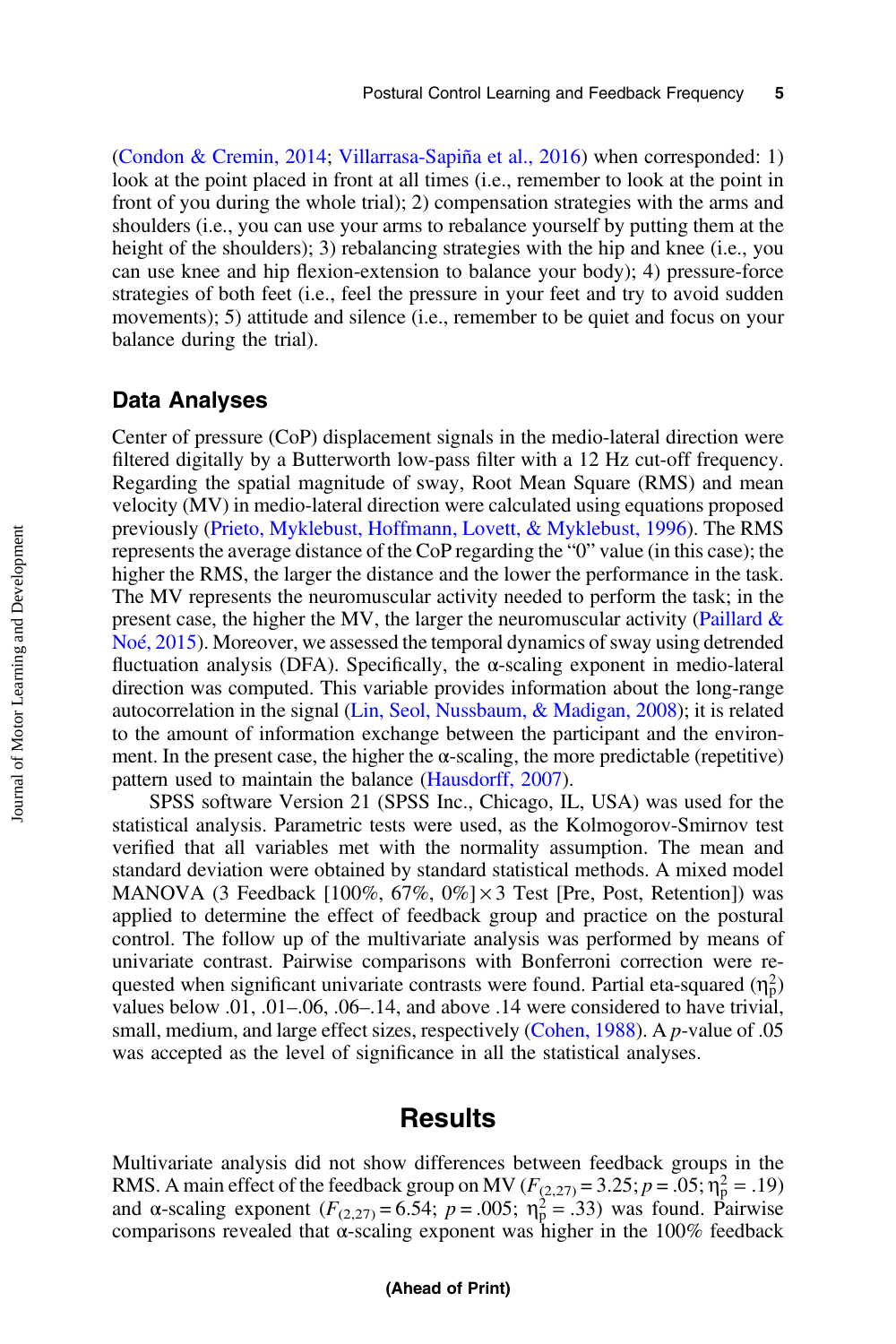group  $(M = 1.62, SD = 0.03)$  than in the 0% feedback group  $(M = 1.48, SD =$ 0.03)  $(p < .05)$ .

Moreover, there was a main effect of test in the RMS ( $F_{(2,54)} = 9.94$ ;  $p < .001$ ;  $η<sub>p</sub><sup>2</sup> = .27$ ), MV ( $F<sub>(2,54)</sub> = 9.28$ ;  $p < .001$ ;  $η<sub>p</sub><sup>2</sup> = .26$ ) and α-scaling exponent ( $F<sub>(2,54)</sub> =$ 4.67;  $p = .013$ ;  $\eta_p^2 = .15$ ). Pairwise comparisons revealed that RMS was higher in the pre-test ( $M = 57.44$ ,  $SD = 11.46$ ) than in the post-test ( $M = 49.23$ ,  $SD = 9.44$ )  $(p < .05)$ . Moreover, RMS and MV were lower in the post-test (for MV  $M = 243.21$ ,  $SD = 63.08$ ) than in retention (for RMS  $M = 52.91$ ,  $SD = 10.50$  and for MV  $M = 276.68$ ,  $SD = 74.12$ , respectively) ( $p < .05$ ).

Finally, there was an interaction effect of feedback group  $\times$  test on MV ( $F_{(4,54)}$ ) = 3.51;  $p = .013$ ;  $\eta_p^2 = .21$ ) and  $\alpha$ -scaling exponent  $(F_{(4,54)} = 3.9; p = .007;$  $\eta_{\rm p}^2$  = .22). The pairwise comparisons regarding this interaction effect are displayed in Figure [1](#page-6-0). For the 100% and 67% feedback groups, MV was lower in the post-test  $(M = 220.01, SD = 40.96$  and  $M = 222.89, SD = 46.68$ , respectively) than in the retention (for 100% group  $M = 246.26$ ,  $SD = 36.14$  and for 67% group  $M = 262.48$ ,  $SD = 51.47$ ) ( $p < .03$ ). For the 0% feedback group, the MV was lower in the pre-test  $(M = 269.69, SD = 45.72)$  and the post-test  $(M = 286.72, SD = 76.19)$  than in the retention ( $M = 321.30$ ,  $SD = 101.40$ ) ( $p < .01$ ); also, for the  $\alpha$ -scaling exponent was higher in pre-test ( $M = 1.56$ ,  $SD = 0.08$ ) and post-test ( $M = 1.45$ ,  $SD = 0.14$ ) than in the retention ( $M = 1.44$ ,  $SD = 0.17$ ) ( $p < .01$ ). In the post-test, for both (100% and 67%) feedback groups, lower MV and higher  $\alpha$ -scaling exponent (for 100% and 67%  $\alpha$ -scaling was  $M = 1.63$ ,  $SD = 0.45$  and  $M = 1.58$ ,  $SD = 0.12$ , respectively) were found than in the 0% feedback group ( $p < .05$ ). In retention, the 100% feedback group had a higher α-scaling exponent ( $M = 1.61$ ,  $SD = 0.47$ ) than the 0% feedback group  $(p < .01)$ .

# **Discussion**

The current study aimed to clarify whether a high frequency of verbal-terminalaugmented feedback (100%) in the form of KP in adolescents would be beneficial for learning a relatively complex motor skill compared to a lower KP frequency (67%) or no feedback ([Sullivan et al., 2008](#page-9-0); [Wulf et al., 2010](#page-9-0)). Based on the fact that adults and children have differences in cognitive abilities [\(Sullivan et al., 2008\)](#page-9-0) possibly impacting how feedback frequency will influence motor skill learning, it was hypothesized that providing feedback for every trial when adolescents are practicing motor tasks, especially for relatively complex skills such as that used in the present work, might influence positively motor skill learning ([Sullivan et al.,](#page-9-0) [2008](#page-9-0); [Wulf et al., 2010\)](#page-9-0). Our results partially confirmed this hypothesis in terms of balance control patterns; that is, in pretest, for a similar performance (RMS), similar neuromuscular activity (MV) and balance control pattern (α-scaling exponent) were exhibited. Following practice, for a similar performance those who received feedback (100% and 67%) exhibited mainly less neuromuscular activity and balance control pattern than those in the 0% feedback group.

When children's performance is assessed during a dynamic balance task, the results revealed similar dynamic balance displacement (RMS) in the pre-test, the post-test, and the retention test, independent of the frequency of feedback provided. Our results support those found recently in older people wherein the concurrent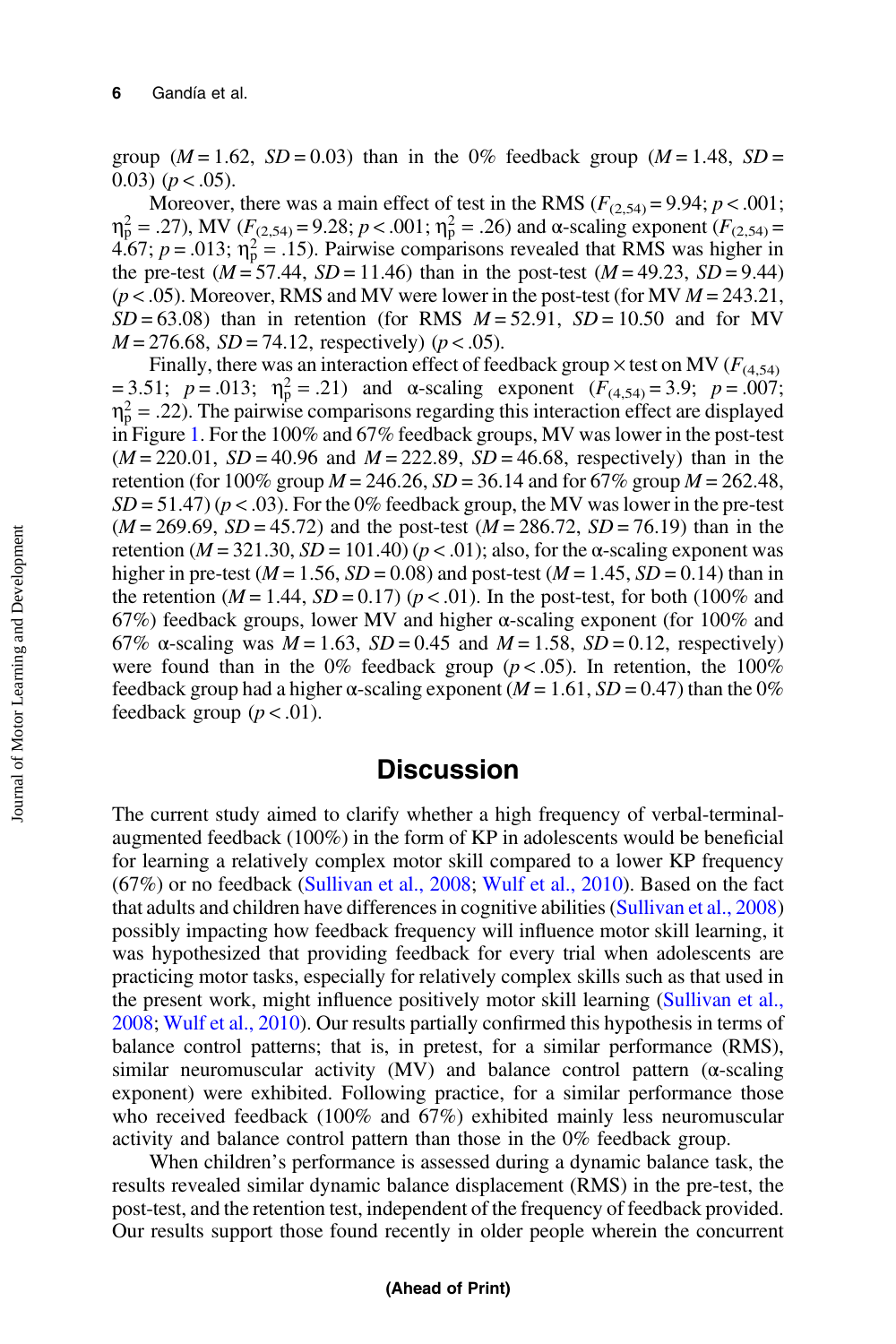Postural Control Learning and Feedback Frequency 7

<span id="page-6-0"></span>

**Figure 1** — Adolescents' balance performance according to the feedback group and test. Black columns refer to 100% feedback group; grey columns refer to 67% feedbacks group; white columns refer to 0% feedback group. \*Significant differences with 0% feedback group. †Significant differences between types of test in a specific group.

augmented feedback does not enhance motor learning in a reactive balance task (Mansfi[eld et al., 2017\)](#page-8-0). However, this is contrary to Sullivan et al. ([2008\)](#page-9-0) and Wulf et al. [\(2010](#page-9-0)) who found higher task performance for children receiving augmented feedback more frequently. The reason why the current study failed to reveal improvement in the dynamic balance performance might be related to the type of verbal cues (external and internal in relation to the participant's body) used in this experiment. Considerable research ([Palmer, Matsuyama, Irwin, Porter, &](#page-8-0) [Robinson, 2017;](#page-8-0) [Wulf et al., 2010](#page-9-0)) has supported the claim that an external focus of attention results in superior learning. The use of cues in the present study that were

#### (Ahead of Print)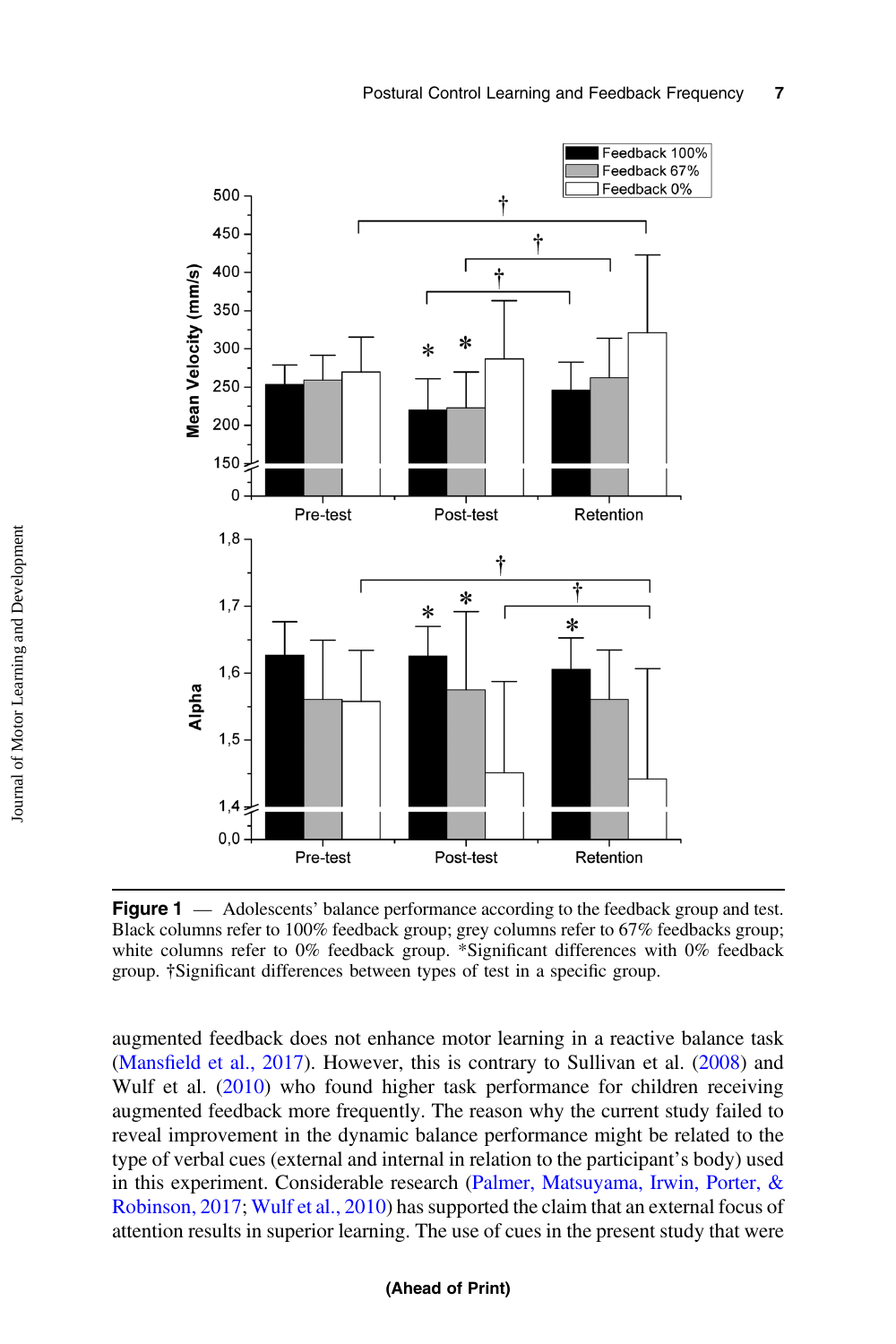internal in nature (e.g., focus on the movement of limbs) may have reduced the potency of the KP.

When performance is analyzed in terms of active control (i.e., MV) or how much effort to maintain balance is required, the children who did not receive feedback exhibited higher active control in the post-test than those who received more frequent feedback. As a result, receiving feedback seems to allow the children to maintain similar performance with lower active control in the retention than in the post-test [\(Fujii et al., 2016](#page-8-0)). A higher MV implies more postural readjustments to maintain similar dynamic balance performance is required. The no feedback group showed higher active control in the retention than in the pretest, that means when no feedback is reported children required a higher effort than those receiving feedback in new practices after a training session. For dynamic balance learning, these data suggest that PE teachers or instructors provide frequent feedback to students to help maintain similar performance with less postural readjustments.

In relation to the balance control patterns (measured by the  $\alpha$ -scaling), children who received feedback (100% and 67%) presented a more stable pattern in the post-test than the control group. Moreover, only those who received 100% feedback still maintained a higher balance control pattern in retention than the 0% feedback group. Contrary to the influential guidance hypothesis ([Schmidt](#page-9-0) [et al., 1989\)](#page-9-0) that postulates it is better to give less augmented feedback during acquisition so that students can use their own inherent feedback [\(Fujii et al., 2016](#page-8-0)), in the current study, when feedback was reported participants seemed to use this extra information precisely; that is, they focused on the cues provided instead of, for instance, any other information from the environment around [\(Coubard](#page-8-0) [et al., 2014\)](#page-8-0). Furthermore, when no feedback was provided, individuals were not able to maintain the balance control pattern. It seems that for adolescents, it would be better to provide feedback after every trial because, in comparison to those receiving less frequent feedback or no feedback, it helps to maintain the balance pattern not only during the practice session but during delayed retention tests.

The current study was conducted in two sessions wherein adolescents had 12 training trials, and a total of 21 trials across 24 hours. It is possible that only one training session is not enough to assess dynamic balance acquisition (i.e., a continuous task with high number of degrees of freedom). It should be noted, however, that the majority of the studies involving terminal feedback in the motor learning field are based on a single factor manipulation (i.e., the number of training sessions, the frequency of feedback, or the age of participants) with high risk of bias [\(Sattelmayer et al., 2016\)](#page-9-0). Nonetheless, it is suggested that future studies consider the impact of including several training sessions with different frequencies of feedback to individuals for motor learning in terms of acquisition of dynamic balance.

In conclusion, adolescents who receive verbal-terminal-augmented KP after each trial (100%) maintained a more stable balance control pattern, indicative of superior postural control while exhibiting similar dynamic balance displacement. Thus, adolescents who received high feedback frequencies (100% and 67%) required less effort and less postural readjustments than when no feedback is received to achieve comparable balance performance.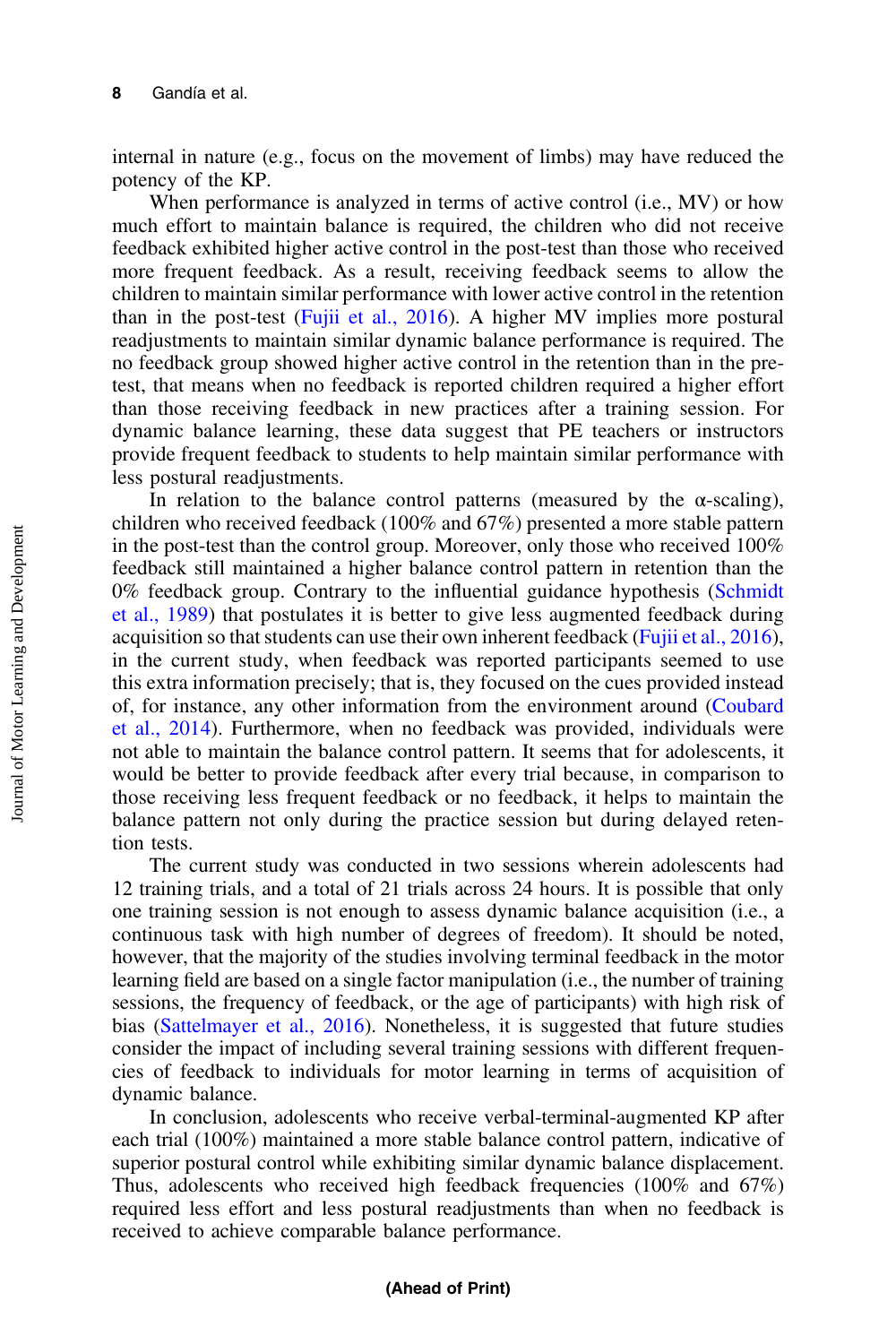# References

- <span id="page-8-0"></span>Cohen, J. (1988). Statistical power analysis for the behavioral sciences (2nd ed.). Hillsdale, NJ: Lawrence Erlbaum.
- Condon, C., & Cremin, K. (2014). Static balance norms in children. Physiotherapy Research International: The Journal for Researchers and Clinicians in Physical Therapy, 19(1), 1–7. doi[:10.1002/pri.1549](https://doi.org/10.1002/pri.1549)
- Coubard, O.A., Ferrufino, L., Nonaka, T., Zelada, O., Bril, B., & Dietrich, G. (2014). One month of contemporary dance modulates fractal posture in aging. Frontiers in Aging Neuroscience, 6, 17. PubMed ID: [24611047](http://www.ncbi.nlm.nih.gov/pubmed/24611047?dopt=Abstract) doi[:10.3389/fnagi.2014.00017](https://doi.org/10.3389/fnagi.2014.00017)
- Ferguson, A.N., & Bowey, J.A. (2005). Global processing speed as a mediator of developmental changes in children's auditory memory span. Journal of Experimental Child Psychology, 91(2), 89–112. PubMed ID: [15890172](http://www.ncbi.nlm.nih.gov/pubmed/15890172?dopt=Abstract) doi[:10.1016/j.jecp.2004.](https://doi.org/10.1016/j.jecp.2004.12.006) [12.006](https://doi.org/10.1016/j.jecp.2004.12.006)
- Fujii, S., Lulic, T., & Chen, J.L. (2016). More feedback is better than less: Learning a novel upper limb joint coordination pattern with augmented auditory feedback. Frontiers in Neuroscience, 10, 251. PubMed ID: [27375414](http://www.ncbi.nlm.nih.gov/pubmed/27375414?dopt=Abstract) doi[:10.3389/fnins.2016.00251](https://doi.org/10.3389/fnins.2016.00251)
- Guadagnoli, M.A., & Lee, T.D. (2004). Challenge point: A framework for conceptualizing the effects of various practice conditions in motor learning. Journal of Motor Behavior, 36(2), 212–224. PubMed ID: [15130871](http://www.ncbi.nlm.nih.gov/pubmed/15130871?dopt=Abstract) doi:[10.3200/JMBR.36.2.212-224](https://doi.org/10.3200/JMBR.36.2.212-224)
- Hausdorff, J.M. (2007). Gait dynamics, fractals and falls: Finding meaning in the stride-tostride fluctuations of human walking. Human movement science, 26(4), 555–589. PubMed ID: [17618701](http://www.ncbi.nlm.nih.gov/pubmed/17618701?dopt=Abstract) doi:[10.1016/j.humov.2007.05.003](https://doi.org/10.1016/j.humov.2007.05.003)
- Landin, D. (1994). The role of verbal cues in skill learning. Quest,  $46(3)$ , 299–313. doi:[10.](https://doi.org/10.1080/00336297.1994.10484128) [1080/00336297.1994.10484128](https://doi.org/10.1080/00336297.1994.10484128)
- Lin, D., Seol, H., Nussbaum, M.A., & Madigan, M.L. (2008). Reliability of COP-based postural sway measures and age-related differences. Gait & Posture, 28(2), 337-342. PubMed ID: [18316191](http://www.ncbi.nlm.nih.gov/pubmed/18316191?dopt=Abstract) doi:[10.1016/j.gaitpost.2008.01.005](https://doi.org/10.1016/j.gaitpost.2008.01.005)
- Magill, R.A. (1998). 1997 C. H. McCloy Research Lecture: Knowledge is more than we can talk about: Implicit learning in motor skill acquisition. Research Quarterly for Exercise and Sport, 69(2), 104–110. PubMed ID: [9635325](http://www.ncbi.nlm.nih.gov/pubmed/9635325?dopt=Abstract) doi[:10.1080/02701367.](https://doi.org/10.1080/02701367.1998.10607676) [1998.10607676](https://doi.org/10.1080/02701367.1998.10607676)
- Magill, R.A. (2001). Motor learning: Concepts and applications (6th ed.). Boston, MA: McGraw-Hill.
- Mansfield, A., Aqui, A., Fraser, J.E., Rajachandrakumar, R., Lakhani, B., & Patterson, K.K. (2017). Can augmented feedback facilitate learning a reactive balance task among older adults? Experimental Brain Research, 235(1), 293–304. PubMed ID: [27709269](http://www.ncbi.nlm.nih.gov/pubmed/27709269?dopt=Abstract) doi:[10.1007/s00221-016-4790-6](https://doi.org/10.1007/s00221-016-4790-6)
- Paillard, T., & Noé, F. (2015). Techniques and Methods for Testing the Postural Function in Healthy and Pathological Subjects. BioMed Research International, 2015. doi:[10.](https://doi.org/10.1155/2015/891390) [1155/2015/891390](https://doi.org/10.1155/2015/891390)
- Palmer, K.K., Matsuyama, A.L., Irwin, J.M., Porter, J.M., & Robinson, L.E. (2017). The effect of attentional focus cues on object control performance in elementary children. Physical Education and Sport Pedagogy, 22(6), 580–588. doi[:10.1080/17408989.](https://doi.org/10.1080/17408989.2017.1294667) [2017.1294667](https://doi.org/10.1080/17408989.2017.1294667)
- Perreault, M.E., & French, K.E. (2016). Differences in children's thinking and learning during attentional focus instruction. Human Movement Science, 45, 154–160. PubMed ID: [26638048](http://www.ncbi.nlm.nih.gov/pubmed/26638048?dopt=Abstract) doi:[10.1016/j.humov.2015.11.013](https://doi.org/10.1016/j.humov.2015.11.013)
- Pollock, B.J., & Lee, T.D. (1997). Dissociated contextual interference effects in children and adults. Perceptual and Motor Skills, 84(3 Pt 1), 851–858. PubMed ID: [9172193](http://www.ncbi.nlm.nih.gov/pubmed/9172193?dopt=Abstract) doi:[10.](https://doi.org/10.2466/pms.1997.84.3.851) [2466/pms.1997.84.3.851](https://doi.org/10.2466/pms.1997.84.3.851)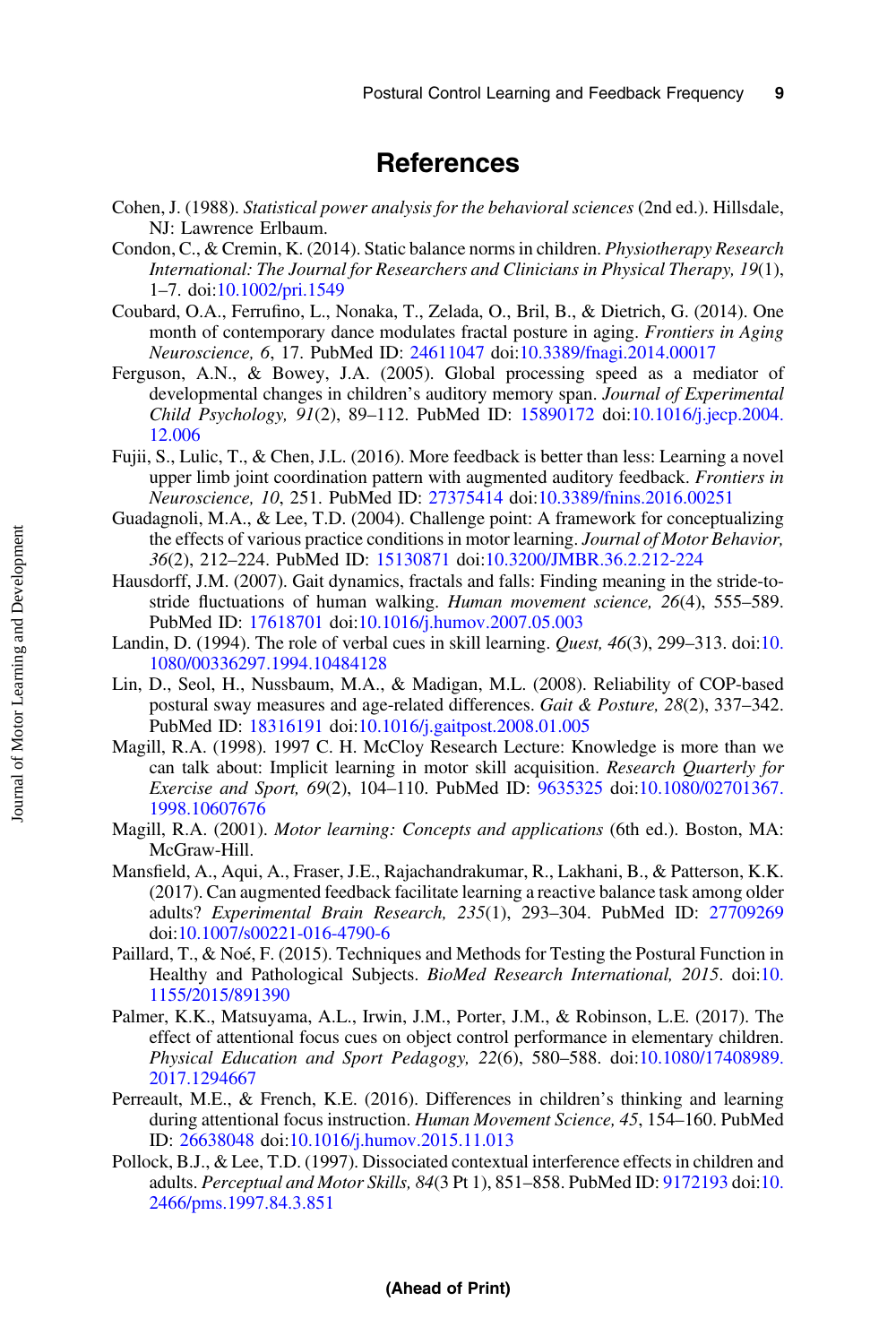- <span id="page-9-0"></span>Prieto, T.E., Myklebust, J.B., Hoffmann, R.G., Lovett, E.G., & Myklebust, B.M. (1996). Measures of postural steadiness: Differences between healthy young and elderly adults. IEEE Transactions on Bio-Medical Engineering, 43(9), 956–966. PubMed ID: [9214811](http://www.ncbi.nlm.nih.gov/pubmed/9214811?dopt=Abstract) doi[:10.1109/10.532130](https://doi.org/10.1109/10.532130)
- Rink, J. (2006). Teaching physical education for learning (5th ed.). Boston, MA: McGraw-Hill.
- Sattelmayer, M., Elsig, S., Hilfiker, R., & Baer, G. (2016). A systematic review and metaanalysis of selected motor learning principles in physiotherapy and medical education. BMC Medical Education, 16, 15. doi[:10.1186/s12909-016-0538-z](https://doi.org/10.1186/s12909-016-0538-z)
- Schmidt, R., & Lee, T. (2011). Motor control and learning: A behavioral emphasis (5th ed.). Champaign, IL: Human Kinetics.
- Schmidt, R.A., & Wrisberg, C.A. (2008). Motor learning and performance: A situationbased learning approach (4th ed.). Champaign, IL: Human Kinetics.
- Schmidt, R.A., Young, D.E., Swinnen, S., & Shapiro, D.C. (1989). Summary knowledge of results for skill acquisition: Support for the guidance hypothesis. Journal of Experimental Psychology. Learning, Memory, and Cognition, 15(2), 352–359. PubMed ID: [2522520](http://www.ncbi.nlm.nih.gov/pubmed/2522520?dopt=Abstract) doi[:10.1037/0278-7393.15.2.352](https://doi.org/10.1037/0278-7393.15.2.352)
- Sharma, D.A., Chevidikunnan, M.F., Khan, F.R., & Gaowgzeh, R.A. (2016). Effectiveness of knowledge of result and knowledge of performance in the learning of a skilled motor activity by healthy young adults. Journal of Physical Therapy Science, 28(5), 1482-1486. PubMed ID: [27313355](http://www.ncbi.nlm.nih.gov/pubmed/27313355?dopt=Abstract) doi[:10.1589/jpts.28.1482](https://doi.org/10.1589/jpts.28.1482)
- Sigrist, R., Rauter, G., Riener, R., & Wolf, P. (2013). Augmented visual, auditory, haptic, and multimodal feedback in motor learning: A review. Psychonomic Bulletin & Review, 20(1), 21–53. PubMed ID: [23132605](http://www.ncbi.nlm.nih.gov/pubmed/23132605?dopt=Abstract) doi:[10.3758/s13423-012-0333-8](https://doi.org/10.3758/s13423-012-0333-8)
- Sullivan, K.J., Kantak, S.S., & Burtner, P.A. (2008). Motor learning in children: Feedback effects on skill acquisition. Physical Therapy, 88(6), 720-732. PubMed ID: [18339797](http://www.ncbi.nlm.nih.gov/pubmed/18339797?dopt=Abstract) doi:[10.2522/ptj.20070196](https://doi.org/10.2522/ptj.20070196)
- Sülzenbrück, S., & Heuer, H. (2011). Type of visual feedback during practice influences the precision of the acquired internal model of a complex visuo-motor transformation. Ergonomics, 54(1), 34–46. PubMed ID: [21181587](http://www.ncbi.nlm.nih.gov/pubmed/21181587?dopt=Abstract) doi:[10.1080/00140139.2010.](https://doi.org/10.1080/00140139.2010.535023) [535023](https://doi.org/10.1080/00140139.2010.535023)
- Thomas, J.R., Cotten, D.J., Spieth, W.R., & Abraham, N.L. (1975). Effects of fatigue on stabilometer performance and learning of males and females. Medicine and science in sports, 7(3), 203–206.
- Villarrasa-Sapiña, I., García-Massó, X., Serra-Añó, P., Garcia-Lucerga, C., Gonzalez, L.-M., & Lurbe, E. (2016). Differences in intermittent postural control between normal-weight and obese children. Gait & Posture, 49, 1-6. doi[:10.1016/j.gaitpost.](https://doi.org/10.1016/j.gaitpost.2016.06.012) [2016.06.012](https://doi.org/10.1016/j.gaitpost.2016.06.012)
- Wishart, L.R., & Lee, T.D. (1997). Effects of aging and reduced relative frequency of knowledge of results on learning a motor skill. Perceptual and Motor Skills, 84, 1107-1122. doi:[10.2466/pms.1997.84.3.1107](https://doi.org/10.2466/pms.1997.84.3.1107)
- Wulf, G., Chiviacowsky, S., Schiller, E., & Avila, L.T.G. (2010). Frequent external-focus feedback enhances motor learning. Frontiers in Psychology, 1, 190. PubMed ID: [21833250](http://www.ncbi.nlm.nih.gov/pubmed/21833250?dopt=Abstract) doi:[10.3389/fpsyg.2010.00190](https://doi.org/10.3389/fpsyg.2010.00190)
- Wulf, G., & Schmidt, R.A. (1989). The learning of generalized motor programs: Reducing the relative frequency of knowledge of results enhances memory. Journal of Experi-mental Psychology: Learning, Memory, and Cognition, 15(4), 748-757. doi[:10.1037/](https://doi.org/10.1037/0278-7393.15.4.748) [0278-7393.15.4.748](https://doi.org/10.1037/0278-7393.15.4.748)
- Wulf, G., & Shea, C.H. (2002). Principles derived from the study of simple skills do not generalize to complex skill learning. Psychonomic Bulletin & Review, 9(2), 185–211. PubMed ID: [12120783](http://www.ncbi.nlm.nih.gov/pubmed/12120783?dopt=Abstract) doi:[10.3758/BF03196276](https://doi.org/10.3758/BF03196276)

#### (Ahead of Print)